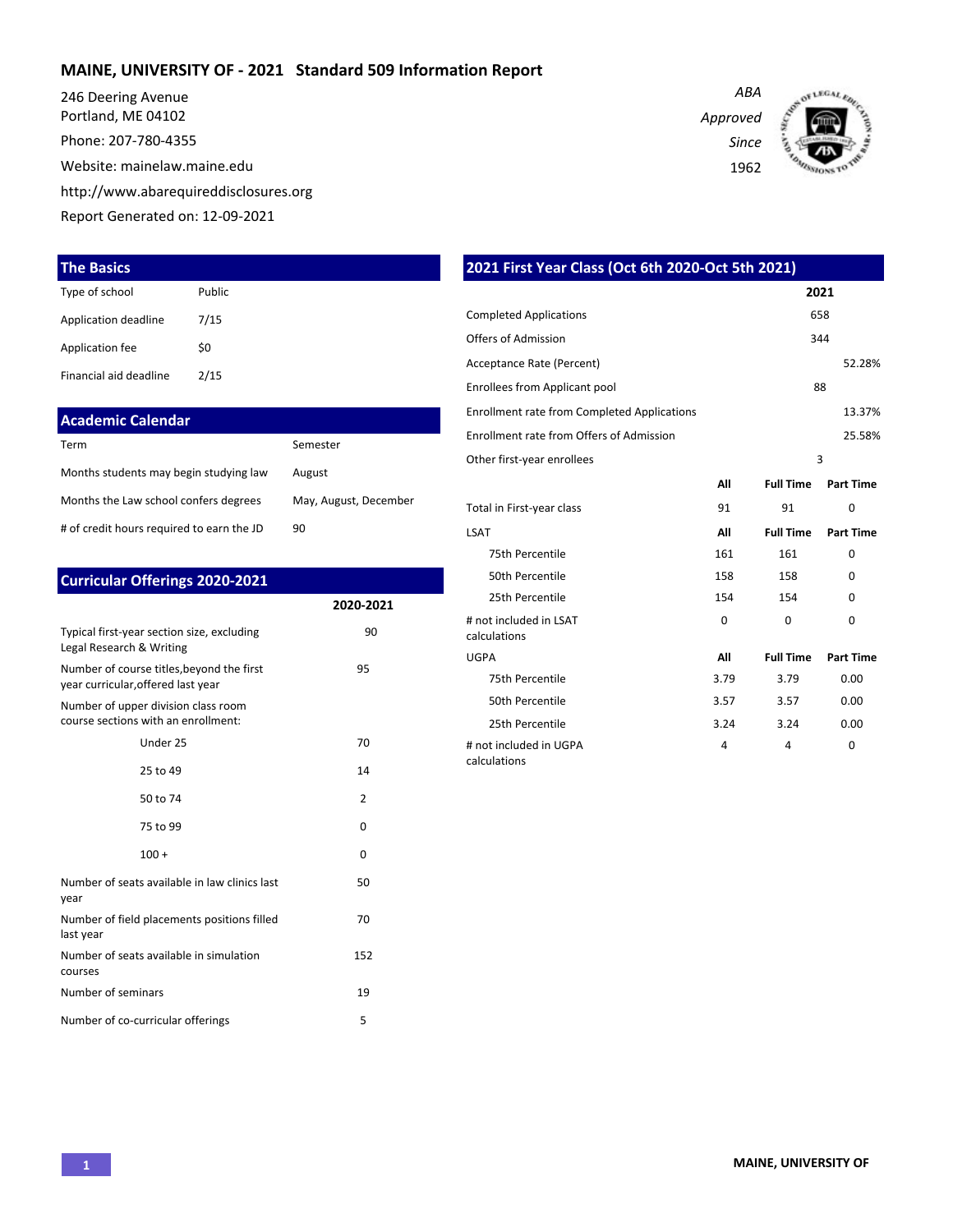| J.D Enrollment as of October 5th 2021     |    |                |                |          |          |                 |                |          |              |              |             |          |                |
|-------------------------------------------|----|----------------|----------------|----------|----------|-----------------|----------------|----------|--------------|--------------|-------------|----------|----------------|
|                                           |    | JD1            |                |          |          | JD <sub>2</sub> |                |          | JD3          |              |             |          | Total          |
|                                           | T  | M              | W              | $\Omega$ | T        | M               | W              | O        | т            | М            | W           | O        | T              |
| Hispanics of any race                     | 6  | 3              | 3              | $\Omega$ | 6        | 5               | $\mathbf{1}$   | 0        | 6            | 3            | 3           | $\Omega$ | 18             |
| American Indian or Alaska Native          | 1  | $\Omega$       | $\mathbf{1}$   | $\Omega$ | $\Omega$ | $\Omega$        | $\Omega$       | 0        | $\mathbf{1}$ | $\mathbf{1}$ | $\Omega$    | $\Omega$ | $\overline{2}$ |
| Asian                                     | 4  | 0              | 4              | $\Omega$ | $\Omega$ | $\Omega$        | $\Omega$       | $\Omega$ | $\Omega$     | 0            | $\mathbf 0$ | 0        | 4              |
| <b>Black or African American</b>          | 4  | $\overline{2}$ | $\overline{2}$ | $\Omega$ | 1        | $\Omega$        | $\mathbf{1}$   | 0        | $\mathbf{1}$ | 1            | $\Omega$    | 0        | 6              |
| Native Hawaiian or Other Pacific Islander | 1  | 0              | $\mathbf{1}$   | $\Omega$ | $\Omega$ | $\Omega$        | $\Omega$       | 0        | $\Omega$     | $\Omega$     | $\mathbf 0$ | 0        | 1              |
| Two or More Races                         | 0  | 0              | 0              | $\Omega$ | $\Omega$ | $\Omega$        | $\Omega$       | 0        | $\Omega$     | $\Omega$     | $\Omega$    | 0        | 0              |
| <b>Total Minority</b>                     | 16 | 5              | 11             | $\Omega$ | 7        | 5               | $\overline{2}$ | 0        | 8            | 5            | 3           | 0        | 31             |
| White                                     | 67 | 26             | 41             | $\Omega$ | 78       | 32              | 46             | 0        | 65           | 40           | 25          | $\Omega$ | 210            |
| Nonresident Alien                         | 1  | 1              | $\Omega$       | $\Omega$ | 1        | $\mathbf{1}$    | $\Omega$       | 0        | 3            | 1            | 2           | 0        | 5              |
| Race and Ethnicity Unknown                | 7  | 1              | 6              | 0        | 5        | 3               | $\overline{2}$ | 0        | $\Omega$     | 0            | $\mathbf 0$ | 0        | 12             |
| Total                                     | 91 | 33             | 58             | 0        | 91       | 41              | 50             | 0        | 76           | 46           | 30          | 0        | 258            |

|                              | <b>Faculty Resources 2020 - 2021</b> |                  |          |                    |       |  |  |  |  |  |  |  |  |
|------------------------------|--------------------------------------|------------------|----------|--------------------|-------|--|--|--|--|--|--|--|--|
|                              | Male                                 | Female           | Other    | People<br>of Color | Total |  |  |  |  |  |  |  |  |
| Full-time faculty<br>members | 10                                   | 10               | 0        | 1                  | 20    |  |  |  |  |  |  |  |  |
| Non-full-time faculty        | 33                                   | 20               | $\Omega$ | 3                  | 53    |  |  |  |  |  |  |  |  |
| Total                        | 43                                   | 30               | 0        | 4                  | 73    |  |  |  |  |  |  |  |  |
|                              |                                      | <b>Full Time</b> |          | <b>Part Time</b>   | Total |  |  |  |  |  |  |  |  |
| Librarians                   |                                      | 4                |          | 0                  | 4     |  |  |  |  |  |  |  |  |
| Administrators               |                                      | 14               |          | 0                  | 14    |  |  |  |  |  |  |  |  |

# **J.D. Degrees Awarded 2020-2021**

| Hispanics of any race                     | $\overline{2}$ |
|-------------------------------------------|----------------|
| American Indian or Alaska Native          | 0              |
| Asian                                     | 7              |
| Black or African American                 | 0              |
| Native Hawaiian or Other Pacific Islander | 0              |
| Two or More Races                         | 0              |
| <b>Total Minority</b>                     | 9              |
| White                                     | 72             |
| Nonresident Alien                         | 0              |
| Race and Ethnicity Unknown                | 0              |
| Total                                     | 81             |

| 1L Tuition and Fees 2021 - 2022  |          |                |              |                |                            |                |
|----------------------------------|----------|----------------|--------------|----------------|----------------------------|----------------|
| Per Annual:                      | Resident | Annual<br>Fees | Non-Resident | Annual<br>Fees | Other                      | Annual<br>Fees |
| Full-Time                        | \$23,190 | \$1,900        | \$34,680     | \$1,900        | \$<br>31,650               | \$1,900        |
| Part-Time                        | \$0      | \$0            | \$0          | \$0            |                            |                |
| Per Credit:                      | Resident | Annual<br>Fees | Non-Resident | Annual<br>Fees | Other                      | Annual<br>Fees |
| Full-Time                        | \$773    | \$1,900        | \$1,156      |                | $$1,900$ $$1,055$ $$1,900$ |                |
| Part-Time                        | \$0      | \$0            | \$0          | \$0            |                            |                |
| <b>Tuition Guarantee Program</b> |          |                | No           |                |                            |                |

# **Grants and Scholarships 2020-2021**

|                                 | <b>Total</b> |     | <b>Full Time</b> |     | <b>Part Time</b> |   |  |  |
|---------------------------------|--------------|-----|------------------|-----|------------------|---|--|--|
|                                 | #            | %   | #                | %   | #                | % |  |  |
| Total # of students             | 254          | 100 | 254              | 100 | 0                | 0 |  |  |
| Total # receiving<br>grants     | 162          | 64  | 162              | 64  | 0                | 0 |  |  |
| Less than 1/2 tuition           | 76           | 30  | 76               | 30  | 0                | 0 |  |  |
| Half to full tuition            | 60           | 24  | 60               | 24  | $\Omega$         | 0 |  |  |
| <b>Full tuition</b>             | 26           | 10  | 26               | 10  | 0                | 0 |  |  |
| More than full tuition          | 0            | 0   | 0                | 0   | 0                | 0 |  |  |
| 75th Percentile grant<br>amount |              |     | \$20,000         |     | \$0              |   |  |  |
| 50th Percentile grant<br>amount |              |     | \$12,000         |     | \$0              |   |  |  |
| 25th Percentile grant<br>amount |              |     | \$10,000         |     | \$0              |   |  |  |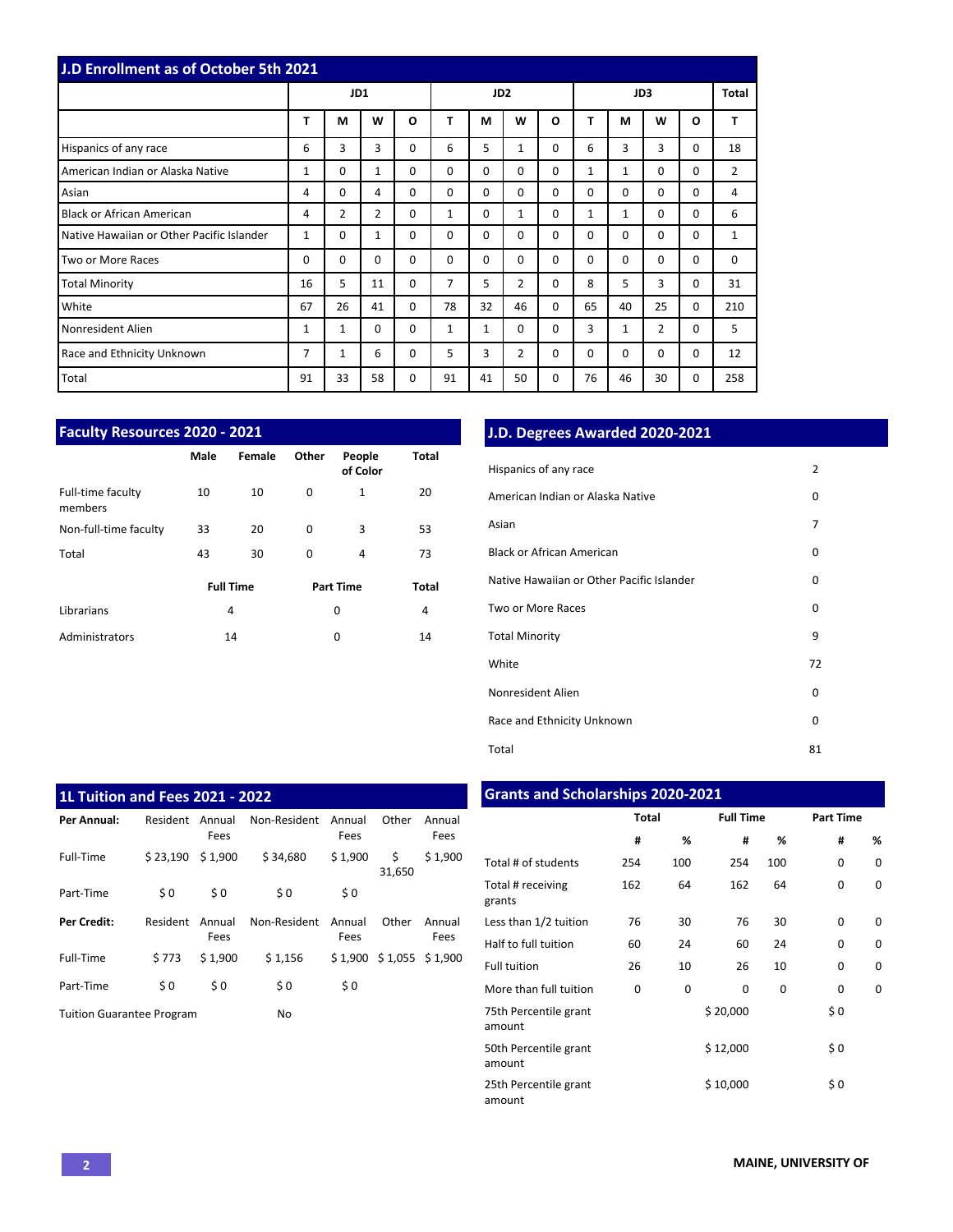| Living Expenses 2021-2022             |          |
|---------------------------------------|----------|
| Estimated Living Expenses for singles |          |
| Living on Campus                      | \$16,180 |
| Living Off Campus                     | \$16,180 |
| Living At Home                        | \$7,600  |

# **Conditional Scholarships 2020-2021**

The school does not award scholarships that may be reduced or eliminated based on law school academic performance other than failure to maintain good academic standing. Therefore, the school does not complete a 'conditional scholarship retention chart.'

| <b>Academic Attrition 2020-2021</b>       |          |              |          |          |     |          |                 |          |          |          |          |          |          |     |
|-------------------------------------------|----------|--------------|----------|----------|-----|----------|-----------------|----------|----------|----------|----------|----------|----------|-----|
|                                           |          | JD1          |          |          |     |          | JD <sub>2</sub> |          |          | JD3      |          |          |          | UL  |
|                                           | т        | М            | w        | O        | %   | Т        | М               | W        | O        | т        | M        | W        | $\Omega$ | %   |
| Hispanics of any race                     | 0        | 0            | $\Omega$ | $\Omega$ | 0.0 | $\Omega$ | 0               | $\Omega$ | $\Omega$ | $\Omega$ | $\Omega$ | 0        | 0        | 0.0 |
| American Indian or Alaska Native          | $\Omega$ | $\Omega$     | $\Omega$ | $\Omega$ | 0.0 | $\Omega$ | $\Omega$        | $\Omega$ | $\Omega$ | $\Omega$ | $\Omega$ | 0        | $\Omega$ | 0.0 |
| Asian                                     | 0        | $\Omega$     | $\Omega$ | $\Omega$ | 0.0 | $\Omega$ | $\Omega$        | $\Omega$ | 0        | $\Omega$ | $\Omega$ | $\Omega$ | $\Omega$ | 0.0 |
| <b>Black or African American</b>          | 0        | $\Omega$     | $\Omega$ | $\Omega$ | 0.0 | $\Omega$ | $\Omega$        | $\Omega$ | 0        | $\Omega$ | $\Omega$ | $\Omega$ | $\Omega$ | 0.0 |
| Native Hawaiian or Other Pacific Islander | $\Omega$ | $\Omega$     | $\Omega$ | $\Omega$ | 0.0 | $\Omega$ | $\Omega$        | $\Omega$ | 0        | $\Omega$ | 0        | 0        | 0        | 0.0 |
| Two or More Races                         | 0        | $\Omega$     | $\Omega$ | $\Omega$ | 0.0 | $\Omega$ | $\Omega$        | $\Omega$ | 0        | $\Omega$ | $\Omega$ | $\Omega$ | $\Omega$ | 0.0 |
| <b>Total Minority</b>                     | 0        | $\Omega$     | $\Omega$ | $\Omega$ | 0.0 | $\Omega$ | $\Omega$        | $\Omega$ | $\Omega$ | $\Omega$ | $\Omega$ | $\Omega$ | $\Omega$ | 0.0 |
| White                                     | 1        | $\mathbf{1}$ | $\Omega$ | $\Omega$ | 1.4 | $\Omega$ | $\Omega$        | $\Omega$ | $\Omega$ | $\Omega$ | $\Omega$ | $\Omega$ | $\Omega$ | 0.0 |
| Nonresident Alien                         | 0        | $\Omega$     | $\Omega$ | $\Omega$ | 0.0 | $\Omega$ | $\Omega$        | $\Omega$ | $\Omega$ | $\Omega$ | $\Omega$ | 0        | $\Omega$ | 0.0 |
| Race and Ethnicity Unknown                | 0        | $\Omega$     | $\Omega$ | $\Omega$ | 0.0 | $\Omega$ | $\Omega$        | $\Omega$ | $\Omega$ | $\Omega$ | $\Omega$ | 0        | $\Omega$ | 0.0 |
| Total                                     | 1        | 1            | $\Omega$ | $\Omega$ | 1.1 | $\Omega$ | 0               | $\Omega$ | $\Omega$ | $\Omega$ | $\Omega$ | $\Omega$ | $\Omega$ | 0.0 |

| Other Attrition 2020-2021                 |                |                |          |          |                 |              |          |              |          |          |          |          |          |     |
|-------------------------------------------|----------------|----------------|----------|----------|-----------------|--------------|----------|--------------|----------|----------|----------|----------|----------|-----|
|                                           | JD1            |                |          |          | JD <sub>2</sub> |              |          |              | JD3      |          |          |          | UL       |     |
|                                           | т              | M              | W        | $\Omega$ | %               | Т            | М        | W            | O        | т        | М        | W        | O        | %   |
| Hispanics of any race                     | 0              | $\Omega$       | $\Omega$ | $\Omega$ | 0.0             | $\Omega$     | $\Omega$ | $\Omega$     | $\Omega$ | 0        | $\Omega$ | $\Omega$ | $\Omega$ | 0.0 |
| American Indian or Alaska Native          | 1              | 1              | 0        | 0        | 100.0           | 0            | $\Omega$ | $\Omega$     | $\Omega$ | $\Omega$ | $\Omega$ | 0        | 0        | 0.0 |
| Asian                                     | $\Omega$       | $\Omega$       | $\Omega$ | $\Omega$ | 0.0             | $\Omega$     | $\Omega$ | $\Omega$     | $\Omega$ | $\Omega$ | $\Omega$ | $\Omega$ | $\Omega$ | 0.0 |
| <b>Black or African American</b>          | $\Omega$       | $\Omega$       | $\Omega$ | $\Omega$ | 0.0             | $\Omega$     | $\Omega$ | $\Omega$     | $\Omega$ | $\Omega$ | $\Omega$ | $\Omega$ | $\Omega$ | 0.0 |
| Native Hawaiian or Other Pacific Islander | $\Omega$       | $\Omega$       | 0        | $\Omega$ | 0.0             | $\Omega$     | $\Omega$ | $\Omega$     | $\Omega$ | $\Omega$ | $\Omega$ | $\Omega$ | $\Omega$ | 0.0 |
| Two or More Races                         | 1              | $\mathbf{1}$   | $\Omega$ | $\Omega$ | 0.0             | $\Omega$     | $\Omega$ | $\Omega$     | $\Omega$ | $\Omega$ | $\Omega$ | $\Omega$ | $\Omega$ | 0.0 |
| <b>Total Minority</b>                     | $\overline{2}$ | $\overline{2}$ | $\Omega$ | $\Omega$ | 18.2            | $\Omega$     | $\Omega$ | $\Omega$     | $\Omega$ | $\Omega$ | $\Omega$ | 0        | $\Omega$ | 0.0 |
| White                                     | 1              | $\Omega$       | 1        | $\Omega$ | 1.4             | $\mathbf{1}$ | $\Omega$ | $\mathbf{1}$ | $\Omega$ | $\Omega$ | $\Omega$ | $\Omega$ | $\Omega$ | 0.7 |
| Nonresident Alien                         | 0              | $\Omega$       | $\Omega$ | $\Omega$ | 0.0             | $\Omega$     | $\Omega$ | $\Omega$     | $\Omega$ | $\Omega$ | $\Omega$ | $\Omega$ | 0        | 0.0 |
| Race and Ethnicity Unknown                | 0              | $\Omega$       | $\Omega$ | $\Omega$ | 0.0             | $\Omega$     | $\Omega$ | $\Omega$     | $\Omega$ | $\Omega$ | $\Omega$ | $\Omega$ | $\Omega$ | 0.0 |
| Total                                     | 3              | $\overline{2}$ | 1        | 0        | 3.4             | 1            | 0        | 1            | 0        | 0        | 0        | 0        | 0        | 0.6 |

| <b>Transfers 2020-2021</b> |      |
|----------------------------|------|
| <b>IJD1 Transfers Out</b>  |      |
| <b>ITransfers In*</b>      |      |
| 175th Percentile JD1 GPA   | 0.00 |